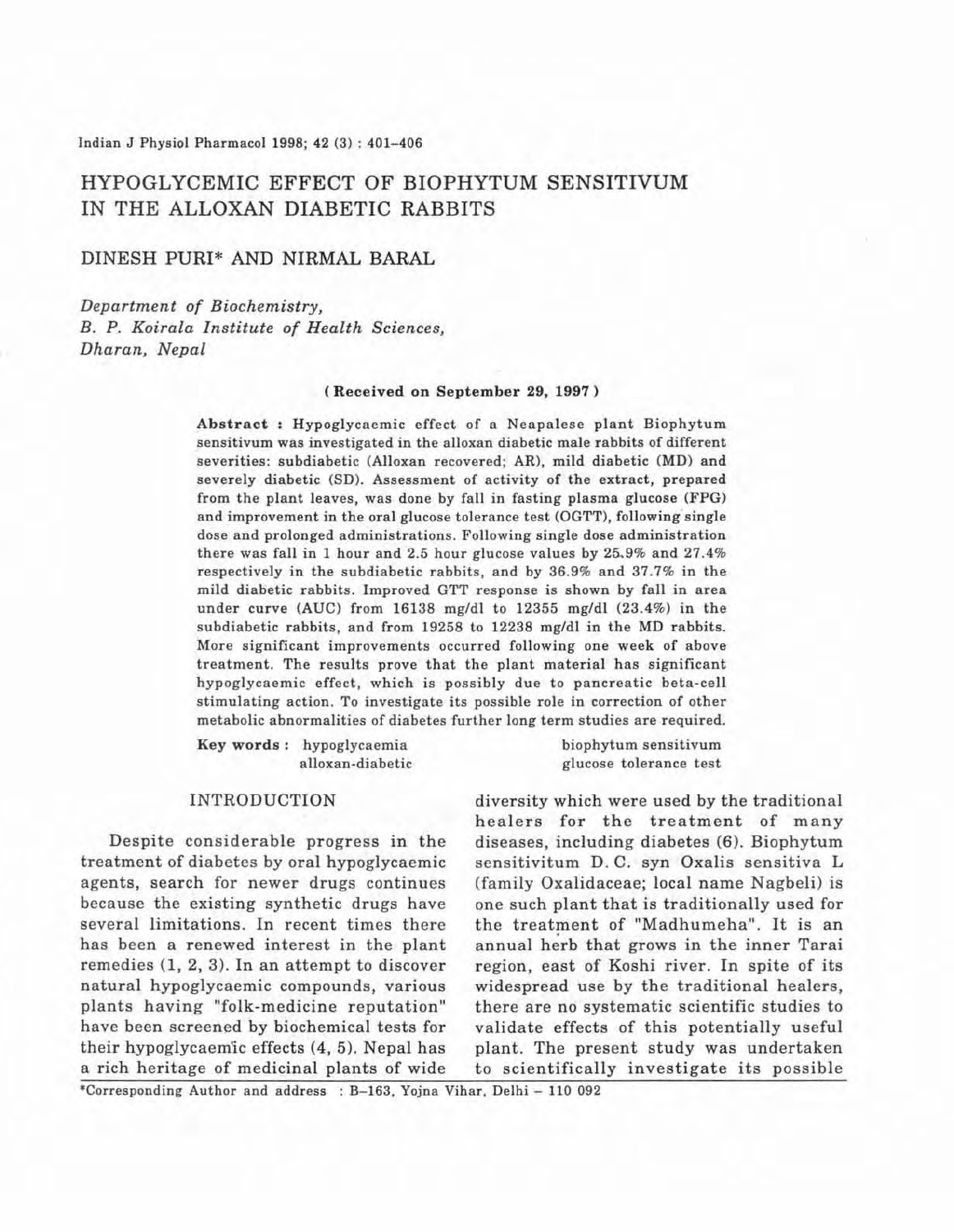usefulness in diabetes mellitus.

# METHODS

*Plant material:* Biophytum sensitivum was collected during August-September. 1996 on the bank of Koshi river, in the inner Tarai region (Sunsari, Nepal). For reliable identification a sample was sent to Mahender Morang Campus (Botany Department, P. G. Institute, Biratnagar). Leaves were separated and dried, and were soaked in water for about 16 hours. Thereafter they were homogenized and centrifuged at 3000 g for 15 minutes. The extract was force fed to the rabbits using feeding tubes, number seven.

*Animals:* Inbred male Angora rabbits of body weight 700 to 1000 gm, and age 2·2.5 months were purchased from the Pakhribas Agricultural Centre, Dhankuta district. They were given pallet diet and water *adlibitum* and were acclimatized to the laboratory conditions and handling for at least two weeks before carrying out any experimental work. The oral glucose tolerance test (OGTT) was performed in them to rule out diabetes and other forms of carbohydrate intolerance.

*Induction of alloxan diabetes:* Following an overnight fast of 14-16 hrs, alloxan was injected intravenously at a dose of 80 *mgl* kg body weight for the induction of diabetes.

During next few days the fasting plasma glucose (FPG) levels were estimated at intervals of five days for one month, in order to follow the course of hyperglycaemic state. The animals were arbitrarily divided into the following three types, depending on the response:

*1. Alloxan Recovered (AR; Subdiabctic)* : In such rabbits initial rise in the FPG level was observed for about 15 days followed by a period of recovery when it gradually came down. By one month the FPG returned to normal or slightly elevated (upto 120 mg%) but still on performance of oral glucose tolerance test (OGTT), the glucose tolerance was found abnormal and the OGTT curve was substantially elevated. In the earlier studies, conducted in our lab. with the male albino rabbits, the AR animals were found to be better animal models for the experimental evaluation of the hypoglycaemic effect of compounds (7).

*2. Mild diabetic (MD)* : The hyperglycaemic state persisted in this group of animals and FPG levels stabilized between *120-250 mg/dl.*

3. *Severely diabetic* (SD): The hyperglycaemic rabbits with FPG levels above 250 mg/dl were included in this group.

Subsequently, before carrying out any experiments, a period of 45 days was allowed after the day of alloxan injection for the stabilization of rabbits into one of the three diabetic states (7, 8).

### Assessment of the hypoglycaemic activity

The hypoglycaemic effect of the plant material was assessed by evaluating the fasting plasma glucose and/or glucose tolerance test.

*1. Glucose tolerance test:* Basal GTT was done in all the animals with 3 gm/kg body weight glucose load, following an over·night fast of 14·16 hours. Next morning the fasting, 1 hour and 2.5 hour samples were collected, as recommended by some earlier workers (9). Five days later, fasting blood sample was drawn and immediately the plant material was given orally at a dose found optimum in preliminary trials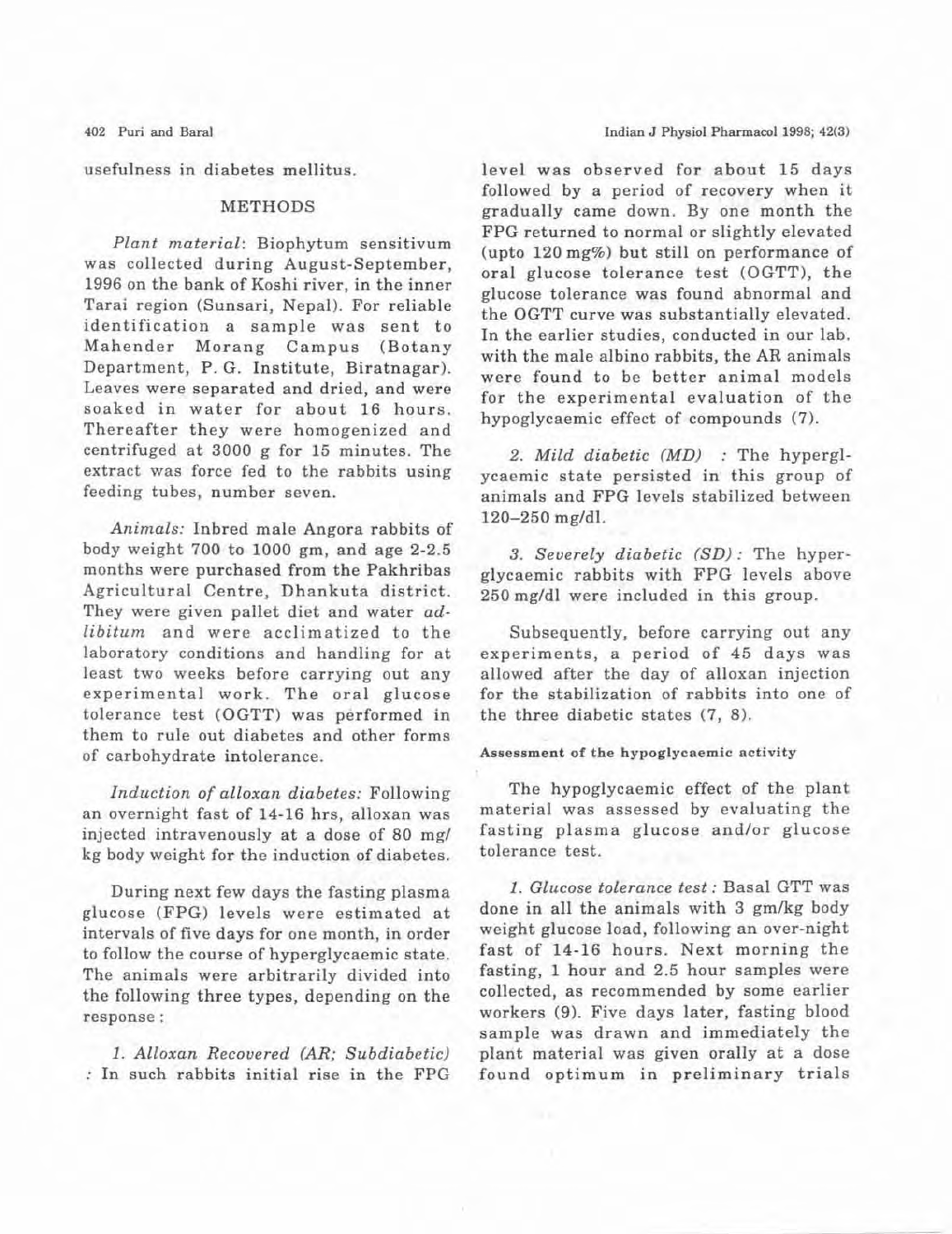#### Indian J Physiol Pharmacol 1998; 42(3)

(200 mg/kg body weight). Ninety minutes later, GTT was performed (on the same rabbit) with same oral glucose load. The mean GTT curve obtained after the treatment was compared with the pretreatment basal curve. The activity was assessed quantatively by the extent of fall in area under curve (AUC). This method had earlier been reported to be more sensitive and meaningful because the animals served as their own control, thus minimizing the biological variations (7, 8).

*2. Fasting plasma glucose (FPGJ* : After an overnight fast, the fasting blood sample was collected and immediately thereafter the plant material was administered, as discussed above. Ninety minutes later next blood sample was withdrawn. The FPG values before and after the administration of the plant material reflected its hypoglycemic effect. As above, the animals served as their own controls.

In the sub-diabetic (AR) animals the activity was assessed by improvement in the OGTT response but not by FPG since it was nearly normal or only slightly elevated even before treatment; in the severely diabetic animals by a fall in FPG and in the mild diabetics by both FPG and GTT. OGTT was rarely performed in the severely diabetic rabbits as they show high mortality with it.

# RESULTS AND DISCUSSION

Effect of single dose administration of the plant material on fasting plasma glucose levels and GTT pattern in diabetic rabbits:

The effect of a single administration of the plant material in a dose of 200 mg/kg body weight was assessed in the alloxanated subdiabetic, mild diabetic and severely diabetic rabbits. Five animals in each group were taken.

In the subdiabetic rabbits (Table I), the one hour peak value in the treated animals showed a significant fall of 25.9% from  $268.1 \pm 11$  mg/dl to  $198.6 \pm 6$  mg/dl. The two and half hour value in the treated animals  $(160.4 \pm 4 \text{ mg/dl})$  was 27.4% lower than the corresponding pre-treated value of  $220.8 \pm 8$ mg/dl. These were significant  $(P<0.01)$ . The

|                          |                       | Plasma glucose (mg/dl) |                       |                   |
|--------------------------|-----------------------|------------------------|-----------------------|-------------------|
|                          | Fasting               | $1 - hour$             | $2.5 - hours$         | $AUC$ ( $mg/dl$ ) |
| Normal-Pretreated        | $808 \pm 6$           | $152.2 \pm 5$          | $130.4 \pm 6$         |                   |
| Treated                  | $84.6 \pm 11$<br>(NS) | $143.7 \pm 10$<br>(NS) | $121.2 \pm 7$<br>(NS) |                   |
| Subdiabetic-Pretreated   | $90.8 \pm 4$          | $268.1 \pm 11$         | $220.8 \pm 8$         | 16138             |
| Subdiabetic-Treated      | $92.1 \pm 4$          | $198.6 \pm 6$          | $160.4 \pm 4$         | 12355             |
| % Change                 | $-1.43$               | $-25.9$                | $-27.4$               | $-23.4$           |
| Significance             | NS                    | P < 0.01               | P < 0.01              |                   |
| Mild diabetic-pretreated | $140.4 \pm 10$        | $298.8 \pm 12$         | $272.8 \pm 9$         | 19258             |
| Mild diabetic-Treated    | $140.8 \pm 6$         | $188.4 \pm 12$         | $169.8 \pm 6$         | 12238             |
| %Change                  | $-0.3$                | $-36.9$                | $-37.7$               | $-36.4$           |
| Significance             | $_{\rm NS}$           | P < 0.01               | P < 0.01              |                   |

TABLE I : Effect of single dose administration of the plant material on GTT in the subdiabetic and mild diabetic rabbits  $(n=5)$ .

 $NS - Not$  significant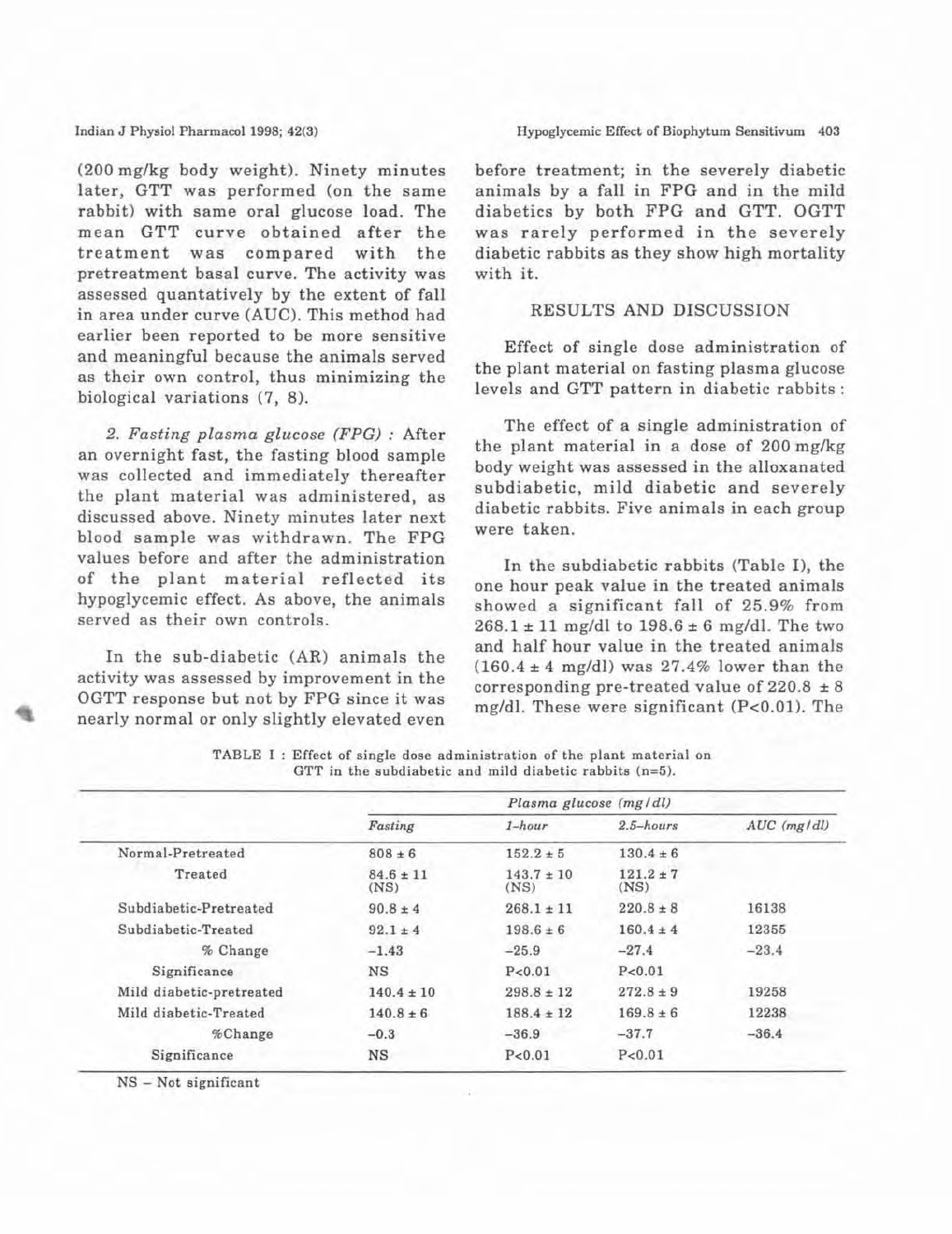### 404 Puri and Baral

mean area under curve (AUC) in the treated animals (12355 mg/dl) was lower than that before treatment (16138 mg/dl) by 23%. However, no significant alteration in the FPG occurred either in this group of the AR or the MD rabbits, in course of performing the GTT. In normal controls no change in FPG and a slight attenuation of the glucose induced hypoglycemic response was observed. In the mild diabetic treated animals significant reductions were observed in the one hour peak value from 298.8 <sup>±</sup> 12 mg/dl to 188.4 <sup>±</sup> 12 mg/dl (36.9% fall), two and half hour value from  $272.8 \pm 9$ mg/dl to  $169.8 \pm 6$  mg/dl  $(37.7\% \text{ fall})$ and AUC from 19258 mg/dl to 12238 mg/dl (36.4% fall). These were significant  $(P<0.01)$ .

Fasting plasma glucose levels in the subdiabetic, mild diabetic and severely diabetie rabbits were separately estimated before and after single dose administration of the plant material. No significant fall was, however, observed in any of the three groups (Table II).

*Effect of on.e week administration of the plant material on fasting plasma glucose levels and GTT pattern:* The plant material was daily administered to the subdiabetic, mild diabetic and severely diabetic rabbits in a daily oral dose of 200 mg/kg/day for a period of one week. The experiment was aimed at finding out whether such treatment would improve the GTT curve any

further, and whether it would produce any fall in the FPG also, where single dose was found inadequate. At the end of one week treatment, the GTT curves obtained in the subdiabetic and the MD rabbits were evaluated in relation to the corresponding pre-treatment curves. GTT was not repeated in the severely diabetic rabbits as many animals had died with it initially.

In the subdiabetic rabbits there was no change in FPG values which were normal even in untreated rabbits. GTT returned to normal after 7 days (Table III), as judged by the post glucose load plasma glucose values and the AUCs, which were comparable with those of the normal animals (Table I). In the mild diabetic rabbits fasting plasma glucose returned to  $98.6 \pm 6$  mg/dl from the pretreatment value of  $153.1 \pm 14$  mg/dl after the above treatment, whereas the post treatment GTT response, though significantly attenuated, was still impaired compared to a normal response (Table III). When the above treatment was given to the severely diabetic rabbits with FPG level of  $438.9 \pm 41$  mg/dl, the reduction after the third and the seventh days were 0.09% and 7.2% respectively. However, the post treatment values were still markedly elevated (Table IV).

*Effect of the plant product on body weight of the diabetic rabbits:* Body weights of the subdiabetic, mildly diabetic and

TABLE II : Effect of single dose administration of the plant material on FPG in the subdiabetic, mild diabetic and SD rabbits  $(n=5)$ .

|                          | Plasma glucose (mg/dl) |                                    |          |              |
|--------------------------|------------------------|------------------------------------|----------|--------------|
|                          | Fasting                | 90 minutes after<br>administration | % Change | Significance |
| Subdiabetic              | $88.4 + 5$             | $89.4 \pm 9$                       | $+1.1$   | NS           |
| Mild Diabetic            | $154.6 \pm 9$          | $146.6 \pm 16$                     | $-5.2$   | NS           |
| <b>Severely Diabetic</b> | $488.1 \pm 46$         | $456.4 \pm 44$                     | $-6.4$   | <b>NS</b>    |

 $NS = Not$  significant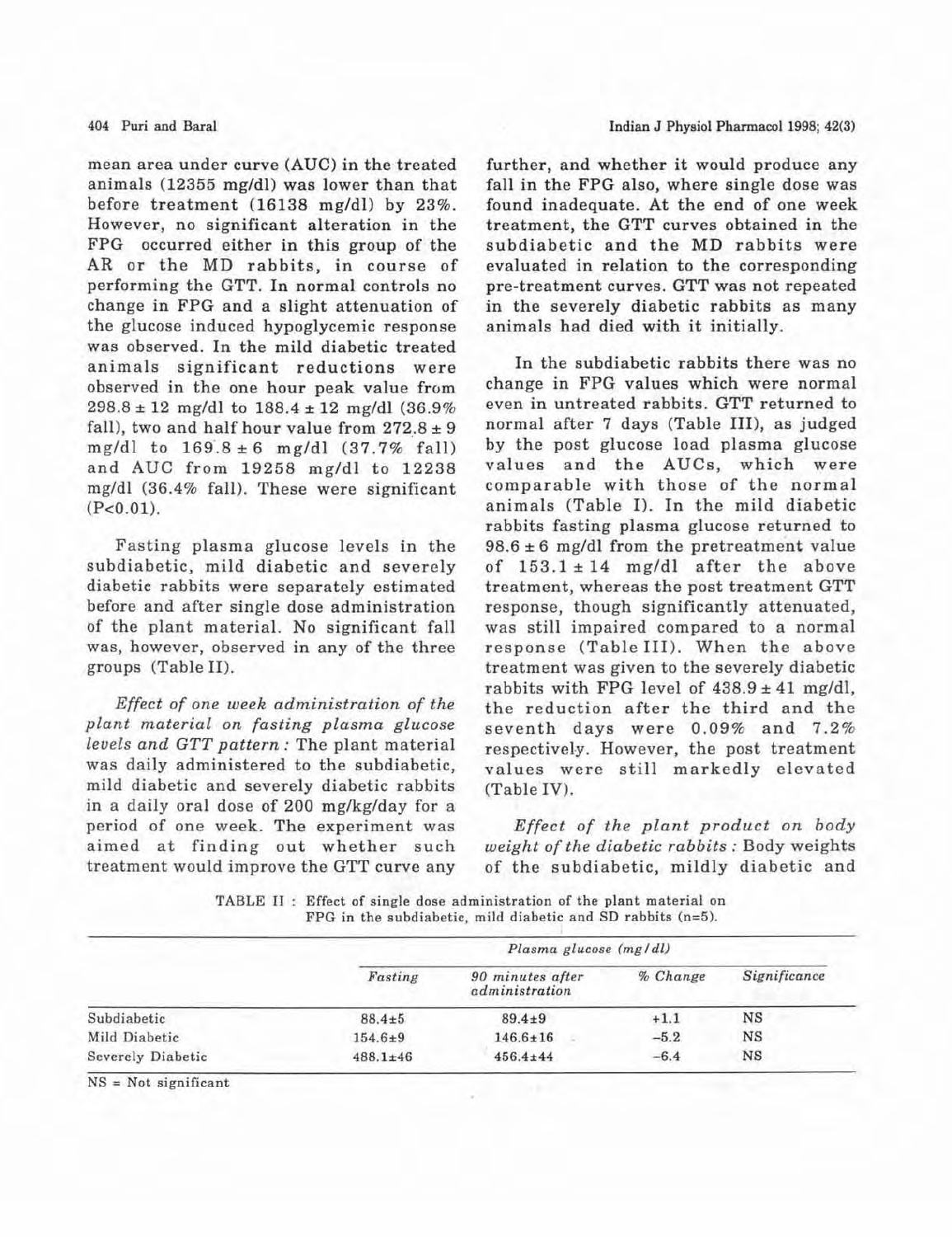|               | Plasma glucose (mg/dl) |                |                |               |  |
|---------------|------------------------|----------------|----------------|---------------|--|
|               | Fasting                | $1 - hour$     | $2.5 - hours$  | $AUC$ (mg/dl) |  |
| Subdiabetic   |                        |                |                |               |  |
| Day 0         | $90.6 \pm 6$           | $266.6 \pm 36$ | $218.4 \pm 22$ | 13446         |  |
| Day 7         | $91.6 \pm 5$           | $150.4 \pm 13$ | $132.4 \pm 17$ | 10352         |  |
| % Change      | $+1.1$                 | $-43.6$        | $-39.4$        | $-23.01$      |  |
| Significance  | NS                     | P < 0.01       |                | < 0.01        |  |
| Mild Diabetic |                        |                |                |               |  |
| Day 0         | $153.1 \pm 14$         | $298.4 \pm 41$ | $217.5 \pm 15$ | 17838         |  |
| Day 7         | $98.6 \pm 6$           | $184.7 \pm 12$ | $156.6 \pm 14$ | 11844         |  |
| % Change      | $-35.6$                | $-38.1$        | $-28.0$        | $-33.6$       |  |
| Significance  | P < 0.01               | P < 0.01       | P < 0.01       |               |  |

|  | TABLE III: Studies with one week administration of the plant material |
|--|-----------------------------------------------------------------------|
|  | in the subdiabetic and mild diabetic rabbits. $(n=5)$ .               |

NS - Not significant; (% Change compared with day 0 value)

TABLE IV : Studies with one week administration in the SO rabbits (n=5).

|       | Plasma glucose (mg/dl) |          |              |  |
|-------|------------------------|----------|--------------|--|
|       | FPG                    | % change | significance |  |
| Day 0 | $438.9 \pm 41$         |          |              |  |
| Day 3 | $436.6 \pm 42$         | $-0.09$  | $_{\rm NS}$  |  |
| Day 7 | $405.4 \pm 28$         | $-7.2$   | NS           |  |

 $NS = Not$  significant

severely diabetic animals were taken before and after the treatment. Weight gains in the AR, mild diabetic and severely diabetic rabbits were from  $1.06 \pm 0.10$  kg to  $1.12 \pm 0.17$  kg (5.6%), from  $0.84 \pm 0.08$  kg to  $0.90 \pm 0.11$  kg (7.1%) and from  $0.76 \pm 0.11$ kg to  $0.80 \pm 0.12$  kg (5.2%) respectively with 7 days of the treatment; whereas weight loss in the three groups without the treatment were 1.8%, 4.5% and 10.5% respectively in 7 days (Table V), possibly due to metabolic alterations associated with the diabetic state. In the AR and MD rabbits the weights reached the normal value (i.e., value before induction of diabetes). In the SD rabbits also there was considerable gain in the body weight, which reached almost normal value of 0.8 kg which is only slightly lower than the average normal (0.85 kg). The treatment, therefore, not only arrests

loss of weight due to diabetic state but also results in weight gain, probably due to its role in initiating an improvement in the overall metabolic status.

The above results clearly show that the plant extract has a significant and sustained hypoglycaemic action. It is evident from the hypoglycaemic effect elicited in the subdiabetic and the MD rabbits. Furthermore, the above treatment possibly initiates improvement in the metabolic alterations associated with diabetes mellitus, as suggested by gain in weight in the treated group of the animals. However, no significant biochemical alteration was observed, such as in lipid profile with one week of treatment. This period is too short to bring about changes in the lipid profile which, once elevated, takes a much longer